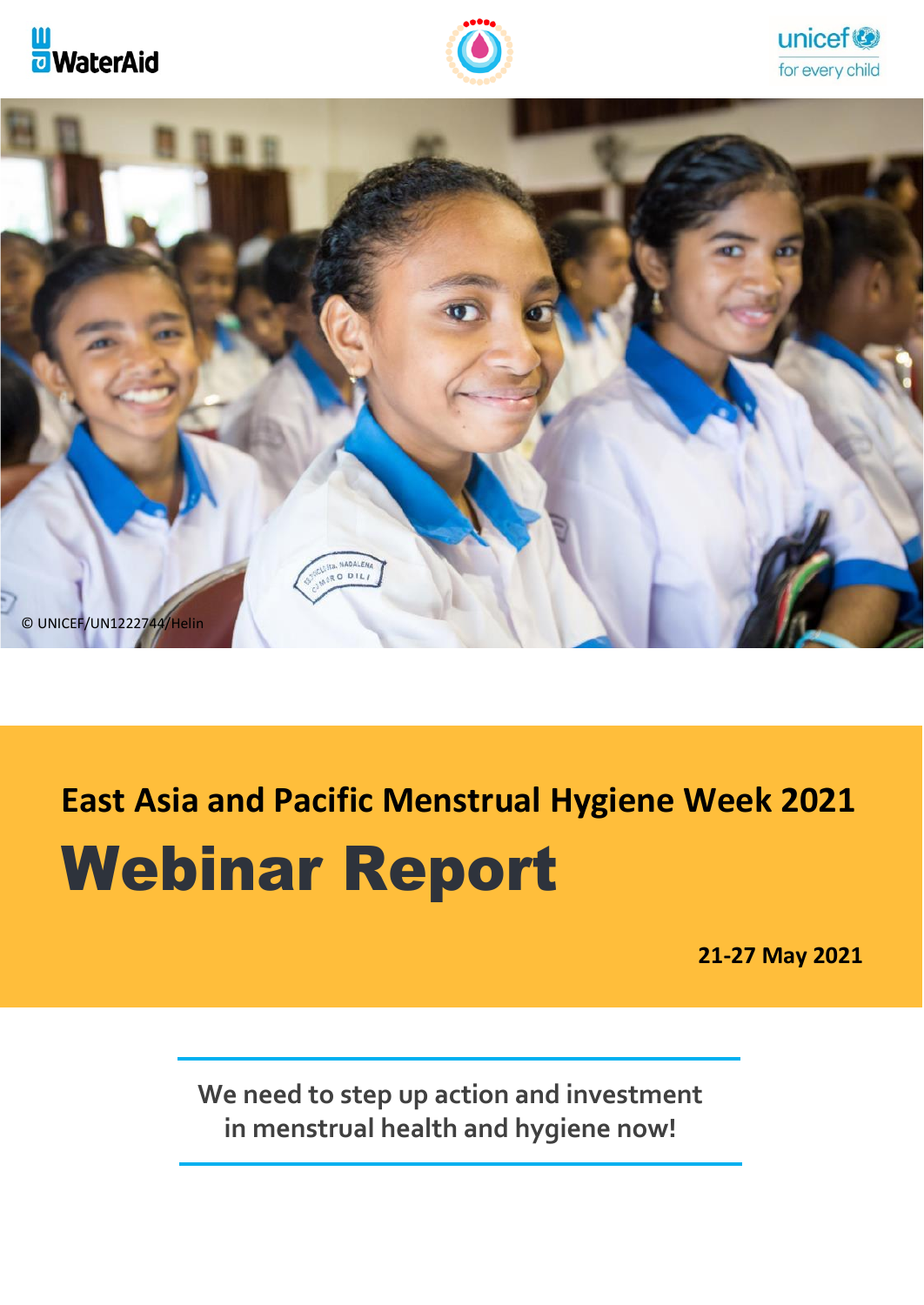**East Asia and Pacific Menstrual Hygiene Week 2021 Webinar Report** 

# **1 Introduction**

**Background 1.1**

#### **Webinar Series 2**

- **Webinar 1: Reaching everyone: who is left behind? 2.1**
- **Webinar 2: Digital knowledge and skills during COVID-19 pandemic and in the post-pandemic world 2.2**
- **Webinar 3: Action and investment for menstrual health and hygiene 2.3**

**3**

**3**



**13**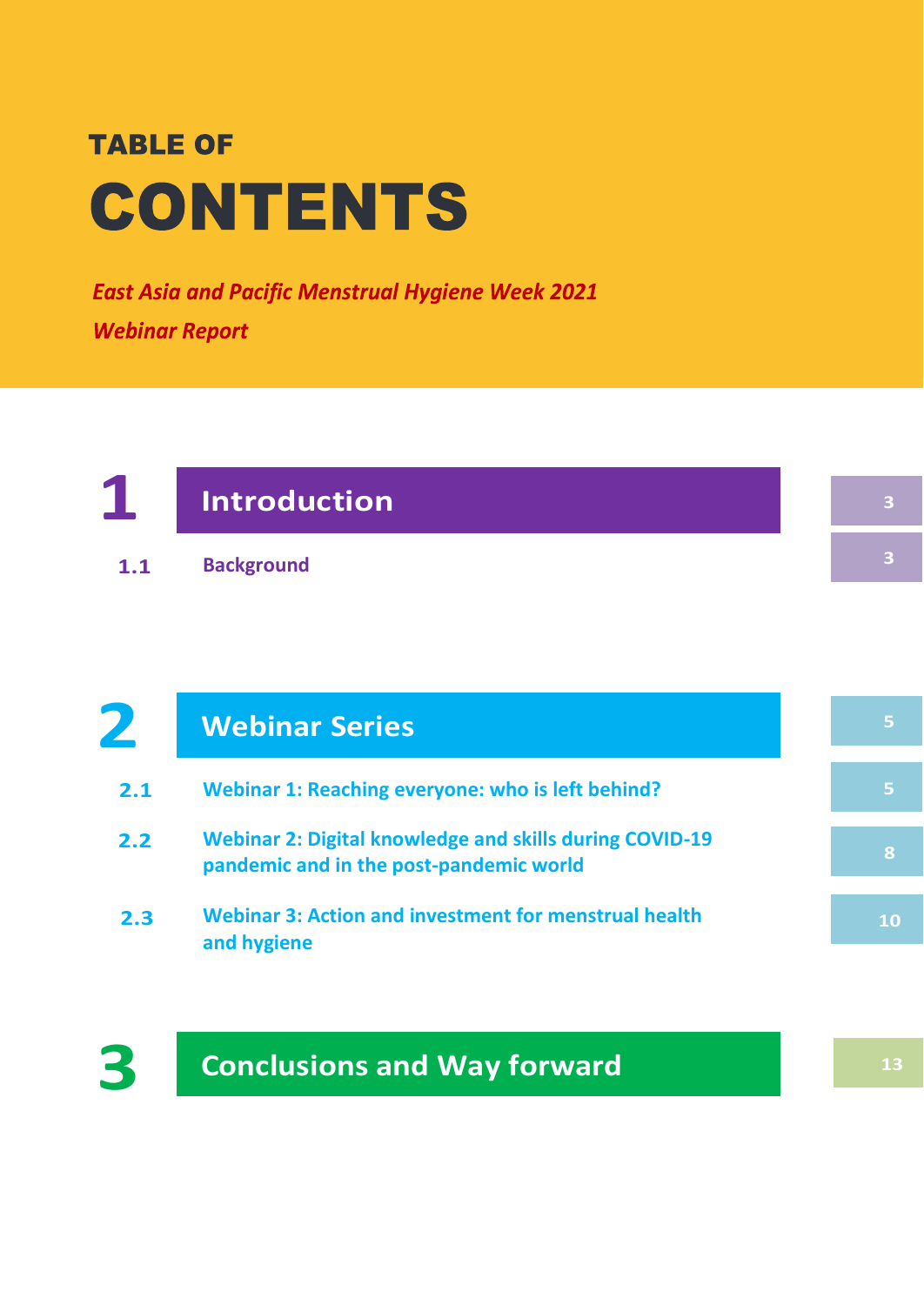# **1. Introduction**

#### **1.1 Background**

Menstrual health and hygiene are integral to improving health for billions of people around the world and achieving the SDGs. The last decade has seen growing awareness of menstrual health and hygiene, with governments, civil society, and businesses understanding the challenges and opportunities that support to this area of girls' and women's lives can bring.

The past few years have seen recent advances in menstrual health and hygiene particularly in the East Asia & Pacific region. In 2016, a regional review of MHM titled Supporting the Rights of Girls and Women through MHM in the East Asia and Pacific Region was commissioned to summarize progress regionally and by country, and present good practices and opportunities. Since this time, many organizations in the EAP region have experiences and lessons from designing and supporting menstrual health and hygiene programmes such as those supported through the Government of Australia's Water for Women Fund.

There have been new guidelines and tools for programme design and implementation, as well as advances in global and programmatic monitoring. Multiple coordination groups have been initiated at the global, regional and national level, such as the Pacific Menstrual Health Network. And, as of May 2021, a new global definition of the term 'menstrual health' has been published, menstrual health is defined a state of complete physical, mental, and social well-being and not merely the absence of disease or infirmity, in relation to the menstrual cycle.

Taking stock of these accomplishments across the four 'pillars' of programming to deliver on the promise of safe and dignified menstrual health and hygiene for girls, it is clear there are both exciting new development and persistent challenges that are not addressed. These thematic pillars – with an underlying foundation of a strengthened enabling environment – require action from multiple sectors in coordination or collaboration rather than by WASH actors alone. The challenges and new developments are summarized below.

The three webinars addressed:

| <b>Webinar 1</b> | <b>Webinar 2</b>         | <b>Webinar 3</b>           |
|------------------|--------------------------|----------------------------|
| Leaving no one   | <b>Digital knowledge</b> | <b>Accelerating action</b> |
| behind           | and skills               | and investment             |
| 21 May           | 24 May                   | 27 May                     |

This report captures key insights and discussions from the three webinars.

The webinars were attended by more than 250 participants from more than 20 countries, including participants from Africa, East Asia and the Pacific and Europe. The events provided a forum for development partners, the private sector, civil society, and United Nations agencies to share their knowledge and experience on MHM.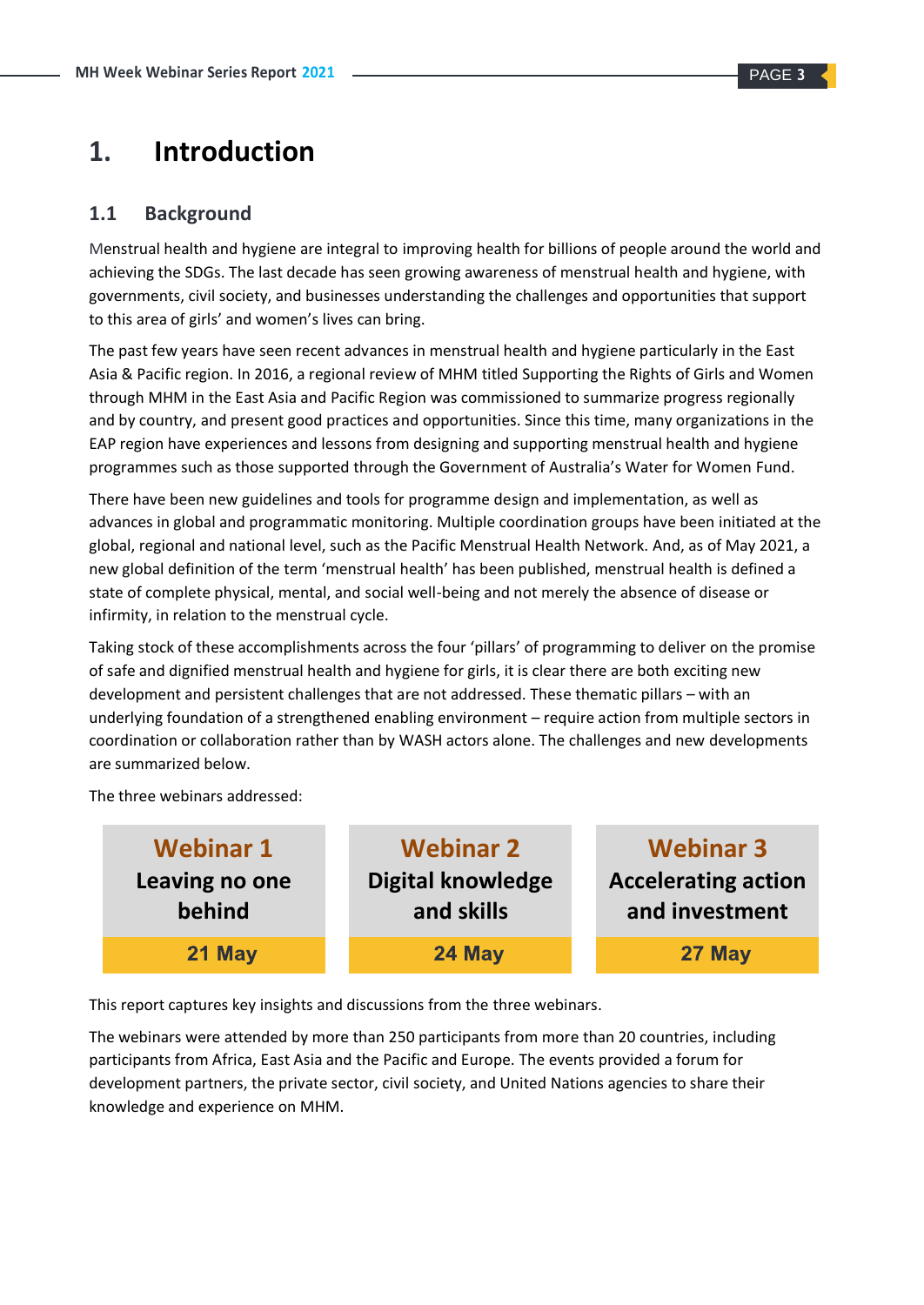#### **New developments and persistent challenges**

**Social support**



End to menstrual stigma and discrimination

Girls from excluded or marginalized groups – such as religious and ethnic minorities, sexual and gender minorities, or girls with disabilities – face additional stigma, and their experiences are not always well understood.



**Knowledge and skills**

Girls and women learn to manage menstruation

Remote and digital learning has taken on new urgency during the COVID-19 pandemic, resulting in opportunities to reach girls with information online. Yet these platforms must be safe and provide high quality information in a girl-friendly format.



**Facilities and services**

Girls and women use gender-responsive WASH facilities

Calls to 'reinvent the toilet' and apply principles of usercentred design have not always resulted in improve services for girls, easier O&M, and better integration of menstrual waste into overall waste and resources streams.



**Materials**

Girls and women use appropriate and affordable menstrual materials Increasing availability of options for girls presents an opportunity to shape markets for menstrual hygiene materials to be higher quality, apply circular design principles, and support women's economic inclusion.

#### **Enabling environment**

Despite the importance of MH in girls' lives, success to generate sustained attention and ability to mobilize funding and financing for MH across multiple sectors has been limited.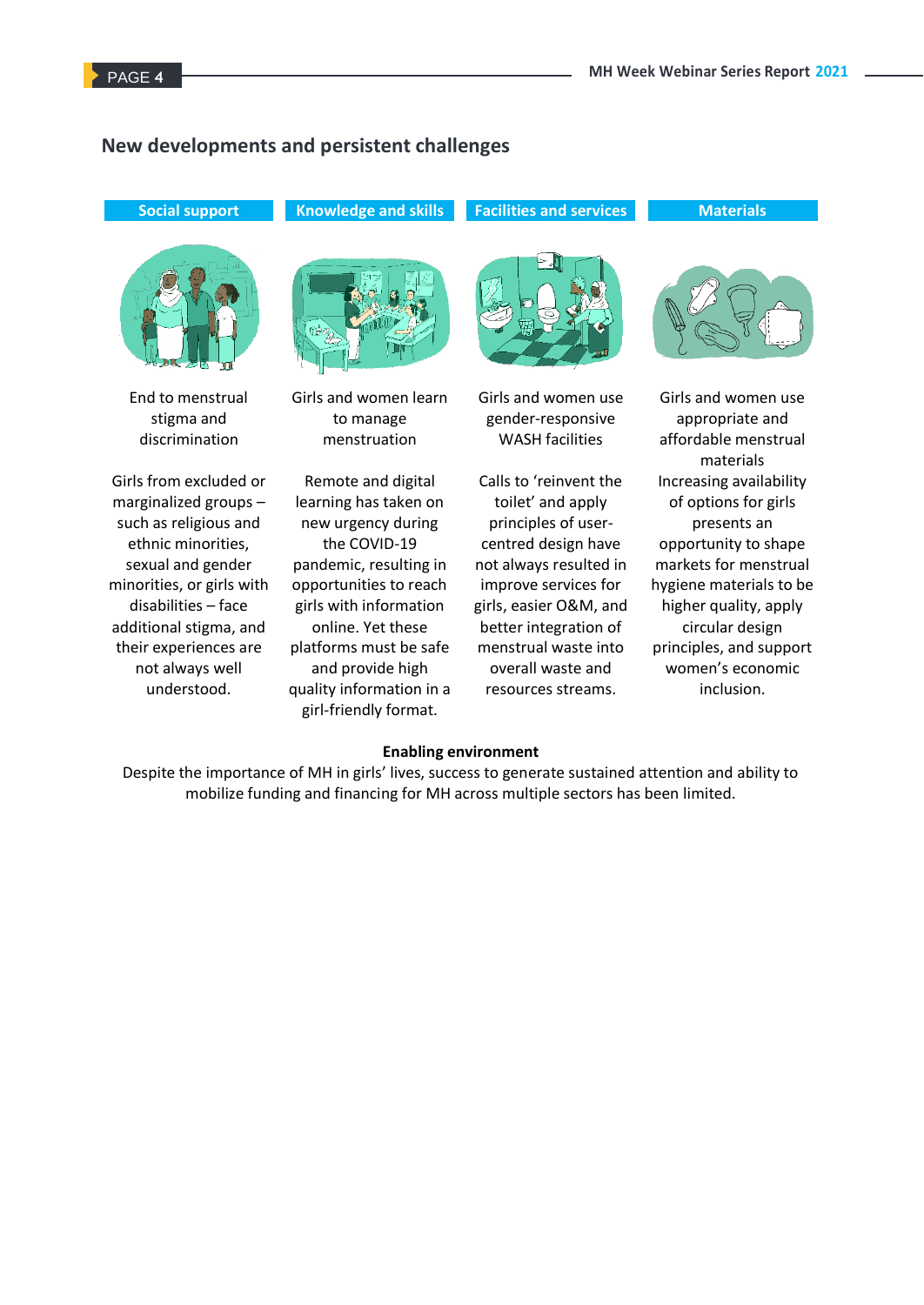# **2. Webinar Series**

#### **2.1 Webinar 1: Reaching everyone: who is left behind?**

**Date**: Friday 21 May 2021 | **Time**: 1-2.15 PM Bangkok Time | **Number of people joining**: 71

#### **Agenda and presenters:**

- **Introductory remarks**: Evariste Kouassi Komlan, Regional Adviser, UNICEF EAPRO
- **Menstrual health and hygiene in East Asia and the Pacific**: Looking back and looking ahead: Chelsea Huggett, WaterAid & Brooke Yamakoshi, UNICEF EAPRO
- **Who is being left behind and why? Learning from the challenges of menstruators across the region**: Chloe Morrison World Vision Vanuatu; Sandrine Benjimen UNICEF Vanuatu; Chelsea Huggett on behalf of WaterAid country teams
- **How can we reach everyone? Panel discussion on good practices**: Chloe, Sandrine, Chelsea, and Lieve Sabbe UNICEF EAPRO moderated by Brooke Yamakoshi
- **Closing remarks**: Rosie Wheen, Chief Executive, WaterAid Australia

**Summary of discussions**: The first webinar in the series put a spotlight on those menstruators who risk not being reached by menstrual health and hygiene information, facilities and services with a focus on people with disabilities, emergency-affected people and transgender menstruators. The webinar also aimed to give an overview of progress made towards expanding access to MHH in the East Asia and Pacific region by highlighting key milestones and achievements from 2016 to 2021.

In his opening remarks, **Evariste Kouassi Komlan, Regional WASH Adviser at UNICEF EAPRO**, highlighted three key considerations: 1. We cannot achieve MH at scale without a bigger partnership including the private sector 2. Reaching people who are being left behind such as people with disabilities, marginalised groups 3. Inclusiveness.

The first presentation by **Chelsea Huggett, Equity and Inclusion Specialist at WaterAid Australia**, highlighted the progress in the East Asia and Pacific region since the publication of the last regional synthesis report in 2016 (Supporting the Rights of Girls and Women through Menstrual Hygiene Management the East Asia and Pacific Region). The focus and action have primarily been placed on schools, but with notable attention and achievements in shifting to market-led solutions, often womenled enterprises. In the EAP region, the WASH sector has been driving progress in both service delivery and at the macro-level enabling environment or ecosystem. Overall, there has been a shift in how organizations work together, sharing knowledge and information. Despite this, certain groups are not reached by traditional development programmes because of specific deprivations or vulnerabilities.

**Chloe Morrison, Strategy/Program Quality Director at World Vision Vanuatu**, presented the results of a survey carried out in Vanuatu with the VSPD and Vanuatu Disability Promotion and Advocacy Association (VDPA) to uncover unmet WASH needs of people with disabilities. She noted that cultural taboos about menstruation are widespread and internalized in Vanuatu and were found across urban and rural areas, in people with and without disabilities. There was no difference in the beliefs of people with or without disability but taboos impacted people with disabilities (PwD) more negatively as PwD are twice as likely to miss out on social activities while menstruating. Ms Morrison highlighted that the role of men and boys in addressing cultural beliefs and taboos is fundamental for long-lasting change. There is a need to tailor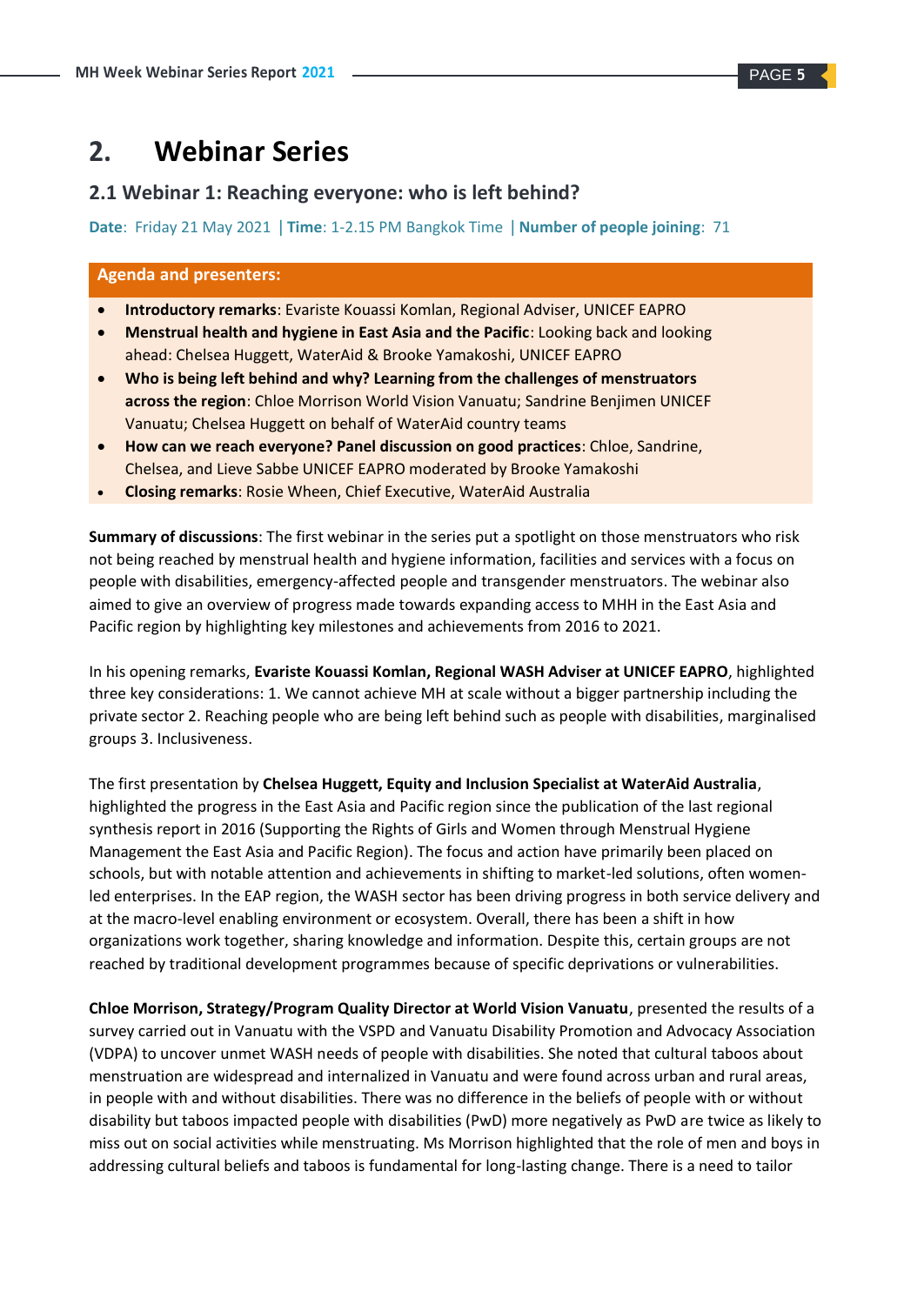programs to different impairment types.

**Sandrine Benjimen, WASH officer at UNICEF Vanuatu**, highlighted the challenges people who menstruate following Tropical Cyclone Harold in 2020, which included: lack of access to sanitary materials including underwear and sanitary pads in evacuation centres; lack of access to private or safe toilets, to safely dispose materials, and limited privacy for women in evacuation centres; and lack of access to private showers and bathing facilities in temporary transit settings. In response, the Vanuatu WASH Cluster is integrating MHH into policies and guidelines.

Though few studies have been done in the region, **Chelsea Huggett** presented menstrual health barriers for transgender men who menstruate drawing on consultations done by WaterAid in Timor-Leste, including:

- Marginalization, exclusion and discrimination in their daily life which prevents them from access the most basic services.
- Sometimes, lack of safety to participate in consultations, resulting in less attention to their needs.
- Lack of access to adequate MHM and infrastructure and services particularly in men's bathrooms, and lack of period products that can be accommodated in men's underwear.

A panel discussion with the presenters followed moderated by **Brooke Yamakoshi, WASH Specialist at UNICEF EAPRO**. Panelists focused their interventions on how to make positive changes to have an impact on those that are being left behind.



**Lieve Sabbe, Programme Specialist, Children with Disabilities at UNICEF EAPRO**, described the elements of best practices in WASH and MHM programmes:

- Communication: inclusion of images of PwD in mainstream communication showing that PwD are part of the society, and they also menstruate; produce easy to read documents; include the carers of people with disability.
- Physical accessibility: ramps, how to calculate space in the restroom, access to the handwashing facilities. Work with a checklist. Put in place a feedback mechanism that is accessible to PwD.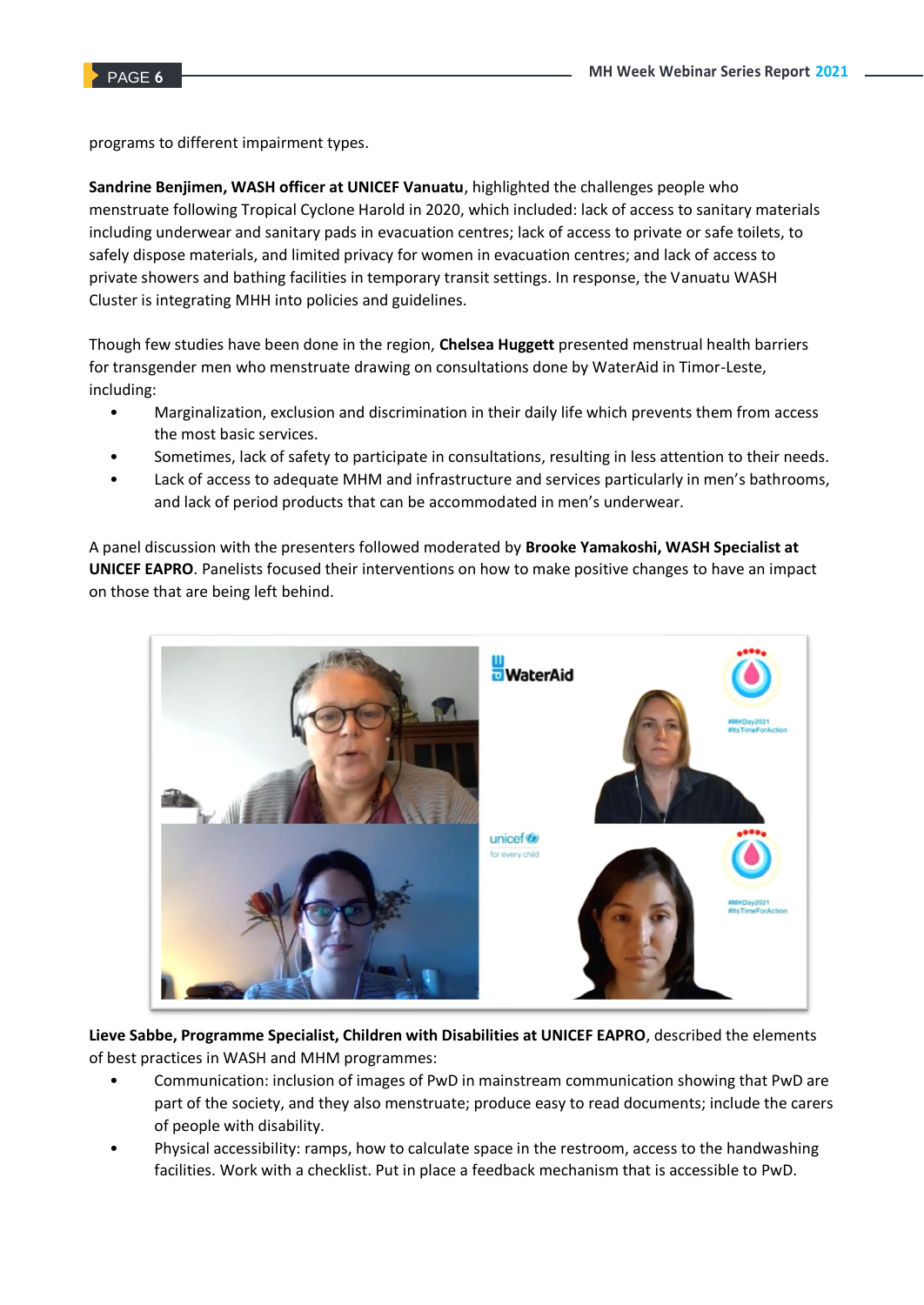• Collaboration: collaborate with special schools not only mainstream schools. Principle of meaningful participation with organizations of people with disabilities (OPDs) and engagement throughout the design, implementation, monitoring and evaluation of projects.

On addressing a question regarding plans of the education sector to address the cultural taboos through the school curricula, Chloe Morrison, Strategy/Program Quality Director, from World Vision Vanuatu, noted that teachers did not feel confident talking about menstruation because they have not had any formal training to teach menstrual and personal hygiene.

To conclude the panel, panelists were asked, "**How can change happen**?"

- For Lieve Sabbe, change can only happen if all actors are working together with OPDs at the ground level as service providers. At the government level, policies must be inclusive of PwD who menstruate. Targeted efforts are required, including in research and data collection, to further influence policy and enforce communication strategies. Ms Sabbe urged participants to think about the RAMO differently: RAMP = RESEARCH and data disaggregation; ACCESSIBILITY of communications, venues, services; MAINSTREAMING disability from the design phase throughout; PARTNERSHIP with OPDs, Out of School groups, Suppliers.
- Chelsea Huggett, Equity and Inclusion Specialist at WaterAid Australia, remarked that change has to be inclusive, urging participants to remember the "nothing about us without us" slogan of the disability rights movement and ensuring that excluded groups are intentionally included in policies and programmes.
- Chloe Morrison, Strategy/Program Quality Director, World Vision Vanuatu, noted that change is possible with a coordinated effort from all actors to be overcome and suggested adding MHM to the core of all WASH programming.

In her closing remarks, **Rosie Wheen, Chief Executive at WaterAid Australia**, reiterated the need to pause and reflect on how to better help those people that are being left behind. There is a momentum being gained on MHM and now it is the time to commit to new actions for a more inclusive MHM for all.

#### Resources shared by presenters:

- UNICEF (2019). Guidance on menstrual health and hygiene <https://www.unicef.org/documents/guidance-menstrual-health-and-hygiene>
- UNICEF (2019). Guide to menstrual hygiene materials [https://www.unicef.org/documents/guide](https://www.unicef.org/documents/guide-menstrual-hygiene-materials)[menstrual-hygiene-materials](https://www.unicef.org/documents/guide-menstrual-hygiene-materials)
- UNICEF (2020). MHH monitoring guide (v1) [https://www.unicef.org/documents/guidance](https://www.unicef.org/documents/guidance-monitoring-menstrual-health-and-hygiene)[monitoring-menstrual-health-and-hygiene](https://www.unicef.org/documents/guidance-monitoring-menstrual-health-and-hygiene)

#### Resources shared in the chat box:

- James Cook University Australia, 'Creating healthier futures in Solomon Islands', [https://www.jcu.edu.au/this-is-uni/health-and-medicine/articles/creating-healthier-futures-for](https://www.jcu.edu.au/this-is-uni/health-and-medicine/articles/creating-healthier-futures-for-girls-in-solomon-islands)[girls-in-solomon-islands,](https://www.jcu.edu.au/this-is-uni/health-and-medicine/articles/creating-healthier-futures-for-girls-in-solomon-islands) accessed 21 May 2021.
- BMC Women's Health, 'Making of a Strong Woman': a constructivist grounded theory of the experiences of young women around menarche in Papua New Guinea, <https://bmcwomenshealth.biomedcentral.com/articles/10.1186/s12905-021-01229-0> , accessed 21 May 2021.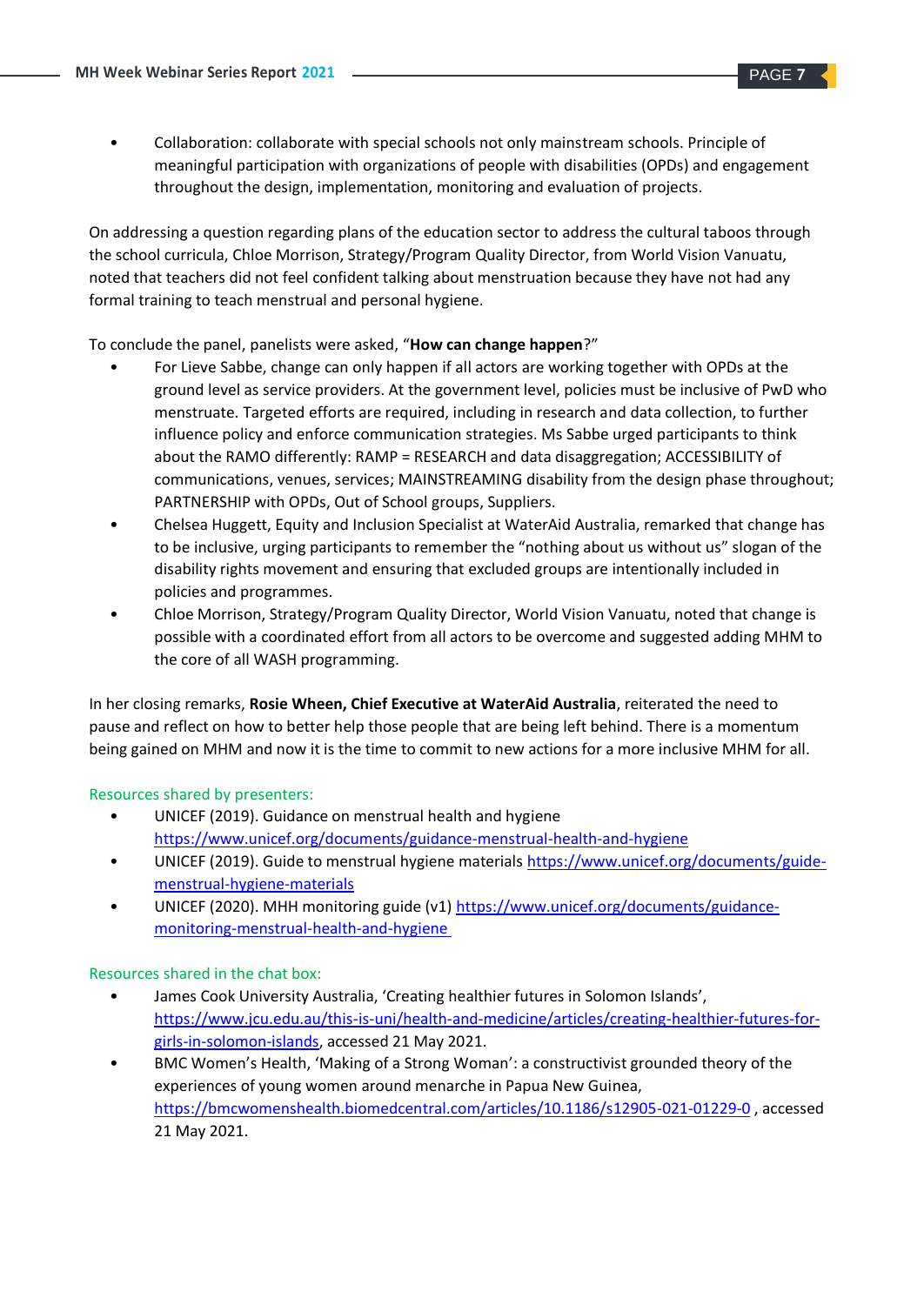### **2.2 Webinar 2: Digital knowledge and skills during COVID-19 pandemic and in the post-pandemic world**

**Date**: Monday 24 May 2021 | **Time**: 1-2.15 PM Bangkok Time | **Number of people joining**: 87

#### **Agenda and presenters**:

- **Opening**: Chelsea Huggett, WaterAid
- **The impacts of the COVID-19 pandemic on gender equality**: Maria Holtsberg, UN Women Asia Pacific Regional Office
- **Menstrual health and hygiene and COVID-19**: Brooke Yamakoshi, UNICEF EAPRO
- **Philippines**: #MeronAko campaign: Marysol Balane, UNICEF Philippines
- **Oky period tracker app**: localisations and deployments around the world: Gerda Binder, UNICEF EAPRO
- **Building digital solutions for and with girls: UNICEF GenderTech toolkits**: Alexandra Tyers-Chowdhury, UNICEF
- **Closing:** Ina Jurga, International MH Day Coordinator, WASH United

**Summary of discussions:** This webinar discussed the impact of the COVID-19 pandemic on girls and women's ability to manage their menstrual health, and demonstrated the opportunity of digital platforms to reach girls and women with critical information during the pandemic and in the new post-pandemic world. Digital platforms are opportunities to consult with girls and reach them directly with MHH learning opportunities during the pandemic. The #MeronAko campaign in the Philippines and the Oky period tracker app (currently deployed in Mongolia and Indonesia) were two examples shared of using digital platforms and local partnerships to reach girls at scale. The presenters stressed the need to consult with girls to understand their digital realities and co-creating solutions for good tech development.

To begin, **Maria Holzberg, Regional Humanitarian and DRR Adviser at UN Women Asia-Pacific Regional Office,** discussed the impacts of COVID-19 Pandemic on Gender Equality. She showed that disease outbreaks affect women and men differently, exacerbating existing inequalities for women and girls and other marginalised groups. The pandemic reversed the limited progress in gender equality and women's empowerment in every sphere: social protection, economy, health. More girls and women are pushed into extreme poverty, are facing an increase in violence, having GBV services disrupted and disrupted contraceptive services leading to unintended pregnancies. Women are in the frontline of the pandemic: nurses, cleaners, etc. Specific needs for PPE, menstrual hygiene needs were overlooked on the overall response, as was mental health and psychosocial support. Tech and infrastructure are the enablers to cope with shocks by providing remote access to goods and services, and address health concerns. However, women and girls have less access to technology and innovation, including mobile phones.

To show how a blended digital and in person campaigns can be effective in shifting norms around menstruation, improving gender relations and improving access to knowledge and skills**, Marysol Balane, WASH officer with UNICEF Philippines, presented the #MeronAko** ("I have" in Tagalog) campaign, which was started in 2018. Some of the key issues in the Philippines were that teachers, especially males, felt illprepared to talk about menstrua; girls felt ashamed of having their period; poor WASH conditions that posed significant challenges; deprioritization of WASH facilities; and the efforts government unsustainable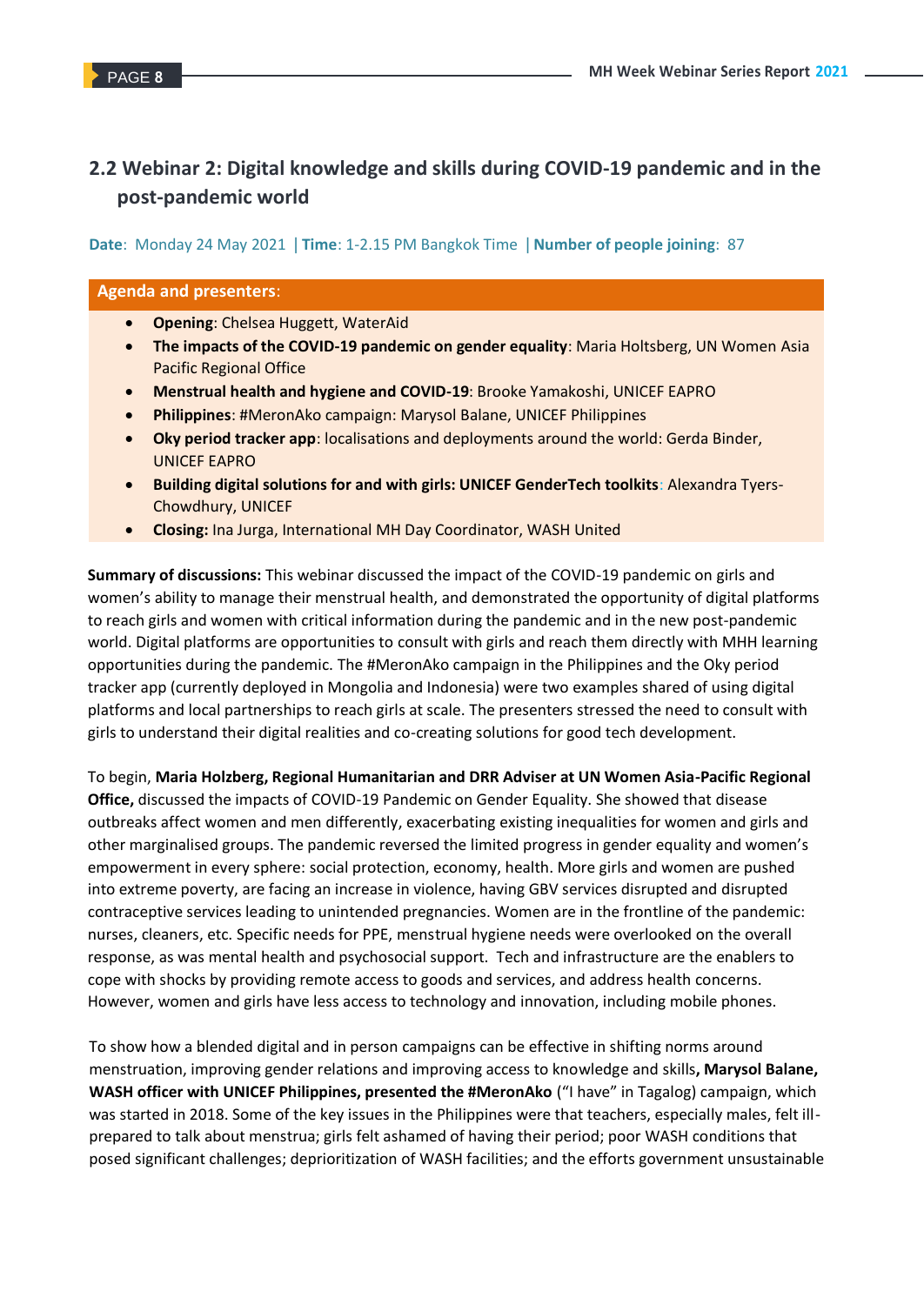and limited. The #MeronAko campaign focuses on a gender inclusive and interactive approach to learning delivery. It was piloted in 4 schools in 2018 and now it is expanding to 350 schools. They are also developing modules for parents and children with regards to MHM #MeronAko distance learning package to encourage communication between parents and children.



During the Q&A, the panellists were asked how to make sure to create inclusive and open space for all children –including boys. Boys were included in the discussions about MHM and were also trained as peer educators to involve them in the conversation. This is where they learned how to support girls during their periods and not to tease them. A further question also focused on the inclusion of boys when teaching menstrual health. Including boys in menstrual health education is key to make them understand menstruation is a normal process and to lessen discrimination against girls during their periods as well as to help reduce the stigma and shame surrounding MHM.

To share her knowledge and insights on designing MHH solutions for girls and with girls, **Gerda Binder, Gender Regional Adviser at UNICEF EAPRO,** introduced participants to OKY, a girl-centred mobile period tracking app. OKY, a fun name that was chosen by the 400 girls who helped create and design the app, focused on making menstruation information easy and accessible for girls. The outcome was a lightweight app that works offline, downloadable via QR code, easy to navigate and offers an individual cycle tracker and period predictions. The idea is to deploy and localise OKY in other countries, therefore, OKY's code and content is open sourced. In each country, an interested partner who's aligned to Oky's standards and principles can enter an agreement with UNICEF and then can start the localisation and deployment process.

**Alexandra Tyers-Chowdhury, Consultant at UNICEF Innovation section**, emphasized the importance of building digital solutions for and with girls. There is a large global gender digital divide on access to digital technology, women and girls are less likely to use the internet, and have lower levels of digital literacy. UNICEF GenderTech tools focus on building digital solutions with a gender lens. The 1st tool focuses on how to build digital solutions for women and girls' reality by developing a digital product that work for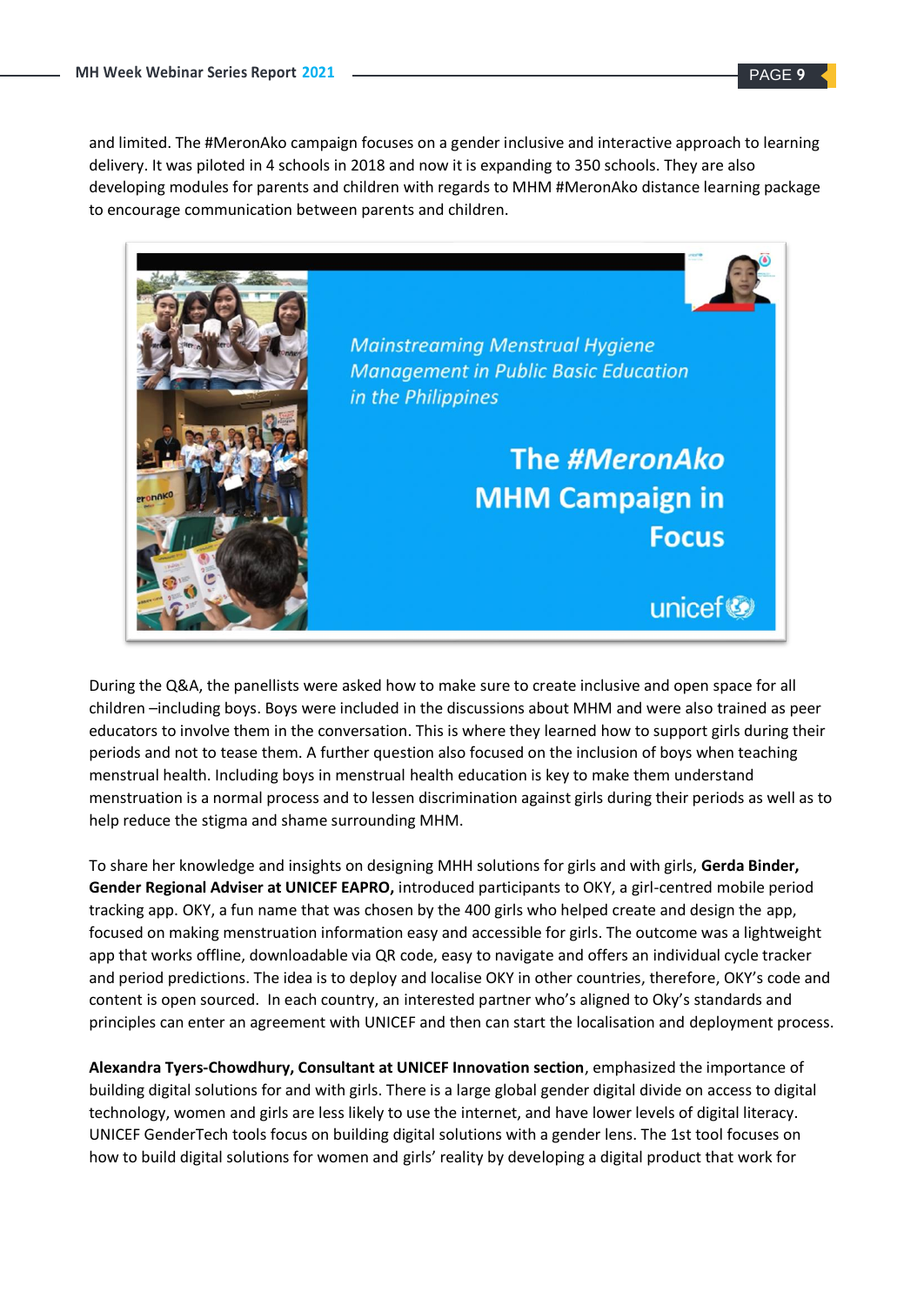women and girls, provides practical advice, step by step suggestions, best practices. The 2nd tool centres on co-creating with women and girls and the 3rd tool is aimed at how to include women and girls in user testing, identify any challenges and issues users found. Ms Tyers-Chowdry stressed the need to include women and girls to ensure they can benefit from the digital tools they helped create.

#### Resources shared during the webinar:

- UN Women, 'Unlocking the lockdown: The gendered effects of COVID-19 on achieving the SDGS in Asia and the Pacific', [https://data.unwomen.org/publications/unlocking-lockdown](https://data.unwomen.org/publications/unlocking-lockdown-gendered-effects-covid-19-achieving-sdgs-asia-and-pacific)[gendered-effects-covid-19-achieving-sdgs-asia-and-pacific,](https://data.unwomen.org/publications/unlocking-lockdown-gendered-effects-covid-19-achieving-sdgs-asia-and-pacific) accessed 24 May 2021.
- UN Women, COVID-19 and gender data resources, https://data.unwomen.org/COVID19, accessed 24 May 2021.
- Oky, Period Tracker app, [https://okyapp.info/,](https://okyapp.info/) accessed 24 May 2021.
- UNICEF East Asia and the Pacific, Oky Period Tracker App for girls, explainer video, [https://www.youtube.com/watch?v=EA\\_HsuCphP8,](https://www.youtube.com/watch?v=EA_HsuCphP8) accessed 24 May 2021.
- UNICEF East Asia and the Pacific, GenderTech Toolkit: Building digital solutions for, with, and by girls[, https://www.unicef.org/eap/innovation-and-technology-gender-equality,](https://www.unicef.org/eap/innovation-and-technology-gender-equality) accessed 24 May 2021.
- Menstrual hygiene Day, Global Campaign video, [https://www.youtube.com/watch?v=y3eSaFFjEfY,](https://www.youtube.com/watch?v=y3eSaFFjEfY) accessed 24 May 2021.
- Menstrual Hygiene Day, [https://menstrualhygieneday.org/,](https://menstrualhygieneday.org/) accessed 24 May 2021.

#### **2.3 Webinar 3: Action and investment for menstrual health and hygiene**

#### **Date**: Thursday 27 May 2021 | **Time**: 1-2.15 PM Bangkok Time | **Number of people joining**: 92

#### **Agenda and presenters:**

- **Opening remarks:** Marcoluigi Corsi, Deputy Regional Director, UNICEF East Asia and Pacific
- **Learning from MHH work across the region:** Abigail Tevera, UNICEF Pacific; Chelsea Huggett, WaterAid Australia; Getrudis Mau, UNICEF Timor-Leste
- **How to invest in MHH?** Lucy Wells, PacificRISE; Brooke Yamakoshi UNICEF
- **Panel discussion: Innovation and women's entrepreneurship in MHH** Varangtip 'Rung' Satchatippavarn, Ira Concept Thailand; Tungga Dewi, Perfect Fit Indonesia; Audrey Tangonan, Sinaya Cup Philippines)
- **Closing:** Gerard Cheong, Assistant Director Water Section, Australian Department of Foreign Affairs and Trade

**Summary of discussions:** The third and last webinar of the series focused on stepping up action and investment in menstrual health and hygiene. The webinar began with examples of positive change through policies and programmes in Solomon Islands, Vanuatu and PNG. With examples of progress in mind, the next presenters focused on how to increase funding and financing for MHH with a focus on non-traditional financing instruments such as the Pacific Menstrual Health Trade Finance Vehicle and opportunities to use circular economy financing for MH. The webinar ended with a panel discussion of women entrepreneurs and innovators from Southeast Asia, exploring the barriers and enablers in the menstrual hygiene market and the work of social enterprises in the region.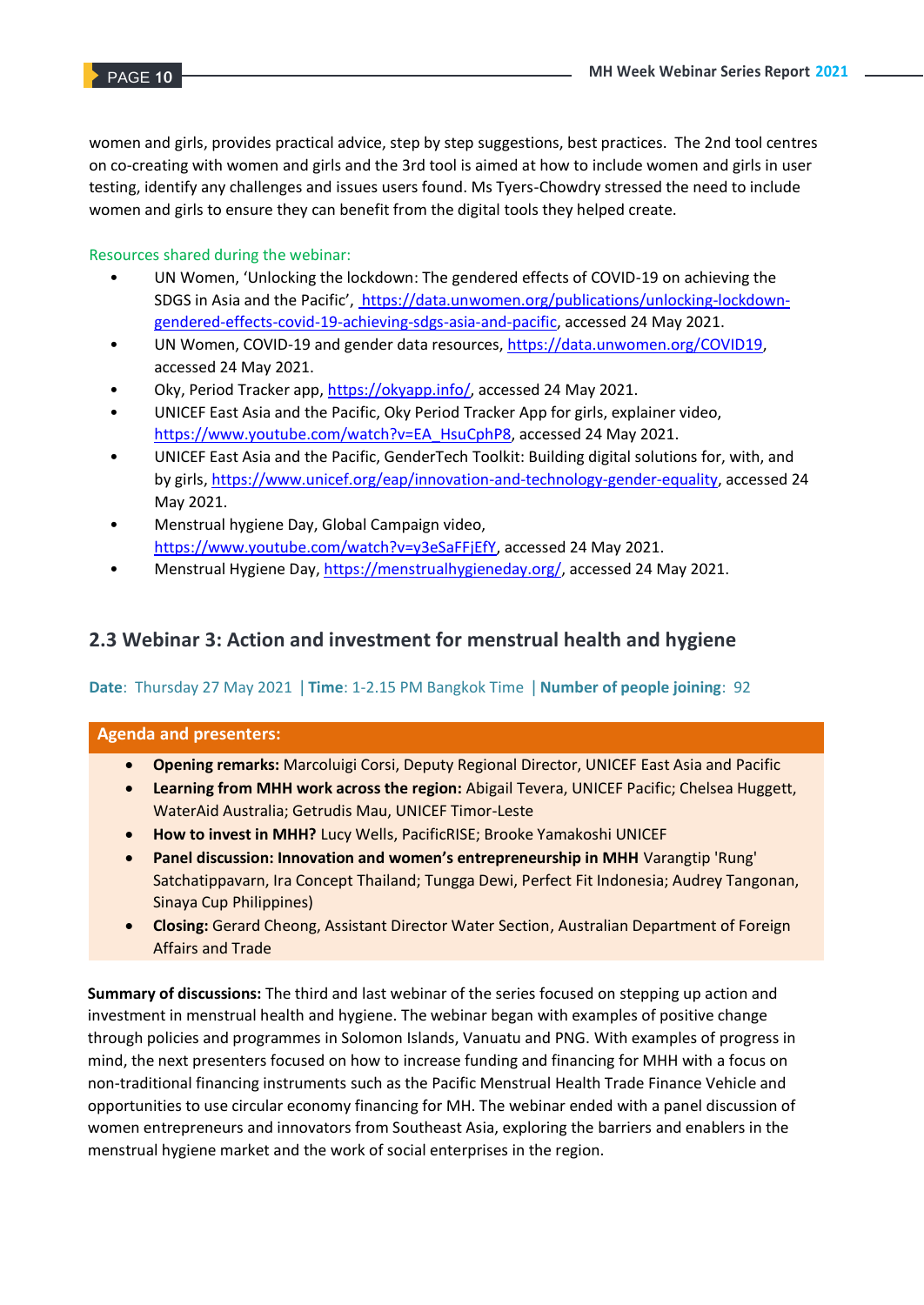In his opening remarks, **Mr Marcoluigi Corsi, Deputy Regional Director at UNICEF EAPRO**, noted that despite the challenges that still remain to be truly inclusive of all children – including children with disabilities and other vulnerable groups – and the gender disparities exacerbated by COVID-19, there are many opportunities to advance MHH in East Asia and the Pacific. Three highlights include: 1) Reaching children across the region using digital platforms such as Oky, 2) Thinking beyond the traditional ways of mobilising resources to bring more funding to unmet needs 3) Mobilizing the power of young people's innovation and creativity.

Three cases were presented of progress in policy and programmes delivering results for girls around the region.

**Abigail Tevera, WASH Specialist at UNICEF Solomon Islands** presented strengthening the enabling environment for menstrual health and hygiene in schools in Solomon Islands, which faces many barriers to MHH. While the "*Supporting the Rights of Girls and Women through Menstrual Hygiene Management (MHM): 2016 regional review*" found good progress on government leadership, it found no progress in teacher training and teaching and learning materials on MHM. As a result, UNICEF's support focused on strengthening policies, monitoring, capacity and coordination for MHM as a part of WASH in Schools support to the Ministry of Education and Human Resource Development. UNICEF is as also advocating for the allocation of budgets for MHM in schools under school-based management.

**Chelsea Huggett, Equity and Inclusion Specialist at WaterAid Australia,** presented the evidence and learning from the 'Keeping Girls in School' Project, implemented in Papua New Guinea and Timor-Leste from 2017 to 2021, which aimed to combine hygienic management of menstruation alongside sexual and reproductive education. The project worked on disability-inclusive and girl-friendly WASH facilities and services; comprehensive sexuality education – working alongside government partners; and strengthening the local market of reusable menstrual products. The key recommendation to develop holistic MH solutions is that it requires cross-sectoral partnerships and increased investment.

Presenting on MHH progress and support in Timor-Leste **Getrudis Mau, WASH Officer at UNICEF Timor Leste**, highlighted the social support provided to teachers and parents to destigmatize menstruation and support children to attend school during their periods; the development of materials on MHM; and the support to develop adequate WASH facilities for girls and boys, including children with disabilities. Despite the progress achieved, she noted the insufficient investment.

With examples of progress in mind, the next presenters focused on how to increase funding and financing for MHH with a focus on non-traditional financing instruments.

**Lucy Wells, Facility Services Manager at PacificRISE**, presented the [Menstrual Health Trade Finance](https://youtu.be/n98ShwZvSZo)  [Vehicle.](https://youtu.be/n98ShwZvSZo) Through a participatory process, PacificRISE and small menstrual hygiene material enterprises in the Pacific worked together to design the vehicle with the aim of reducing costs and improving the reliability of supply of key fabrics used to make reusable pads in the Pacific. Trade finance introduces a third party to a transaction to reduce the payment risk for the supplier and the supply risks for enterprises. The trade finance vehicle is an intermediary between the buyer and the seller to provide upfront payment to the seller and allow the enterprises to pay for the goods only once received. As enterprises make and sell their products, they repay the trade finance vehicle.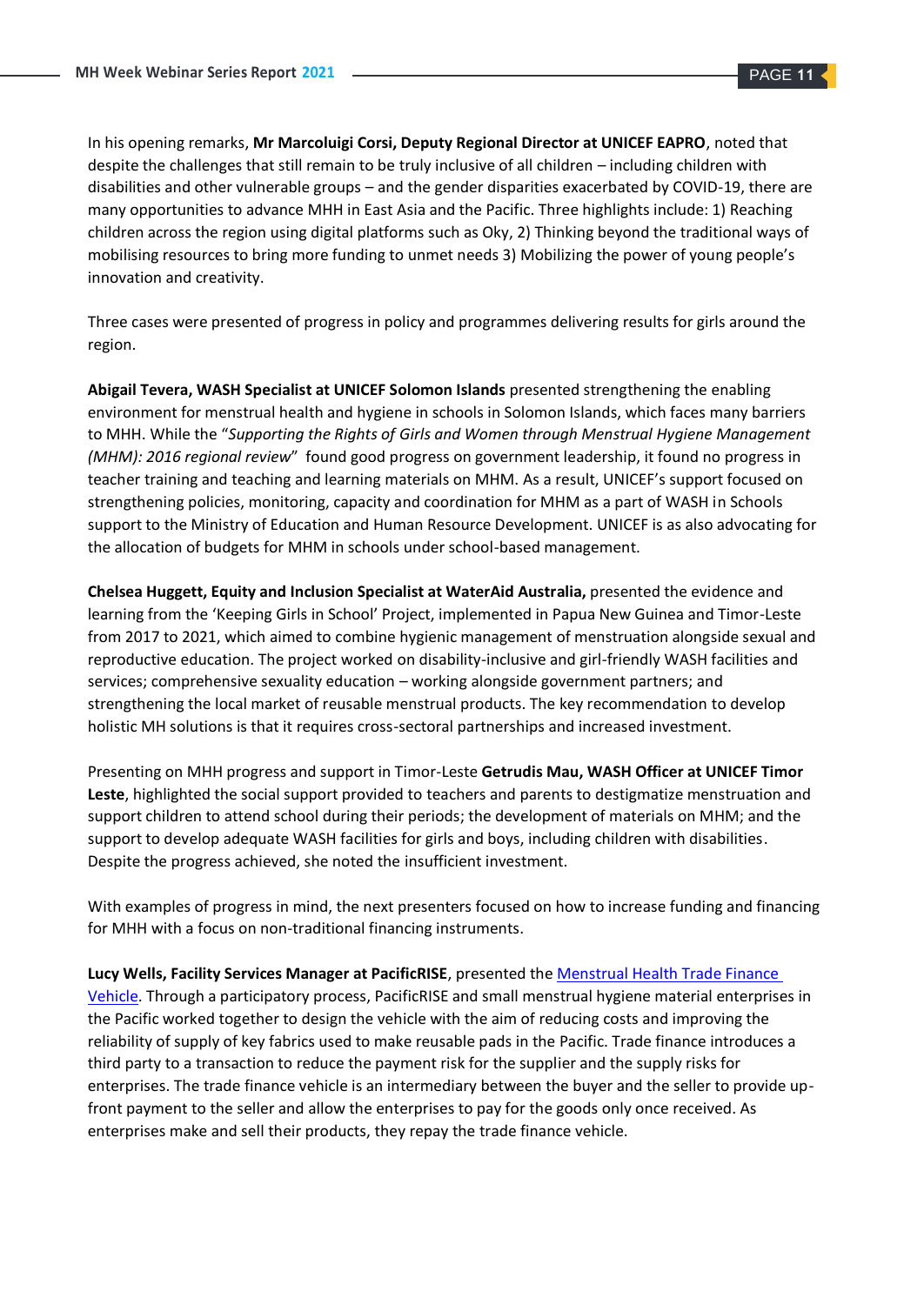**Brooke Yamakoshi, WASH Specialist at UNICEF EAPRO,** presented the results of a study done by the Criterion Institute and UNICEF exploring innovative finance as a means of improving investments in menstrual health in the EAP region. She highlighted the financeable aspects of MH and noting the tools that could finance those aspects, including revolving loan funds and financing MH innovation through the circular economy investments.

The last session of the webinar consisted of a panel discussion with three women entrepreneurs from Southeast Asia.

- **Rung Satchatippavarn, founder of [Ira Concept](https://www.iraconcept.com/) from Thailand,** started her biodegradable pads business after seeing that people in rural areas in the country have no access to basic sanitation, lack adequate facilities to clean reusable products such as cups and reusable pads and a barrier to understand how to use these.
- **Tunnga Dewi, the founder of [Perfect Fit](http://perfectfitid.info/) from Indonesia**, noted that people who menstruate face several challenges in Indonesia, including limited education about bodies and sexuality, PerfectFit, first grant-funded and now a social enterprise, was born to support women, girls and trans to have a better period experience through access reusable pads.
- **Audrey Tangonan, founder o[f Sinaya Cup](https://www.sinayacup.com/) in the Philippines**, was trying to reduce coffee cups waste when she stumbled upon reusable menstrual cups and decided to start a menstrual cup company in the Philippines. Working on a "buy one, teach one" model, Sinaya Cup focuses on the reproductive health, preparing the mindset to shift to using cups, and provides leadership women empowerment sessions.



All three entrepreneurs have social and environmental goals for their companies. They are committed to reducing menstrual waste by creating products that reduce environmental impacts, and by partnering with others to support awareness-raising campaigns for consumers. The three panellists demonstrated the shift in the region towards more women-led 'femtech' companies that provide new products for people who menstruate while at the same time educating users to remove the social stigma and misinformation that surrounds menstrual health.